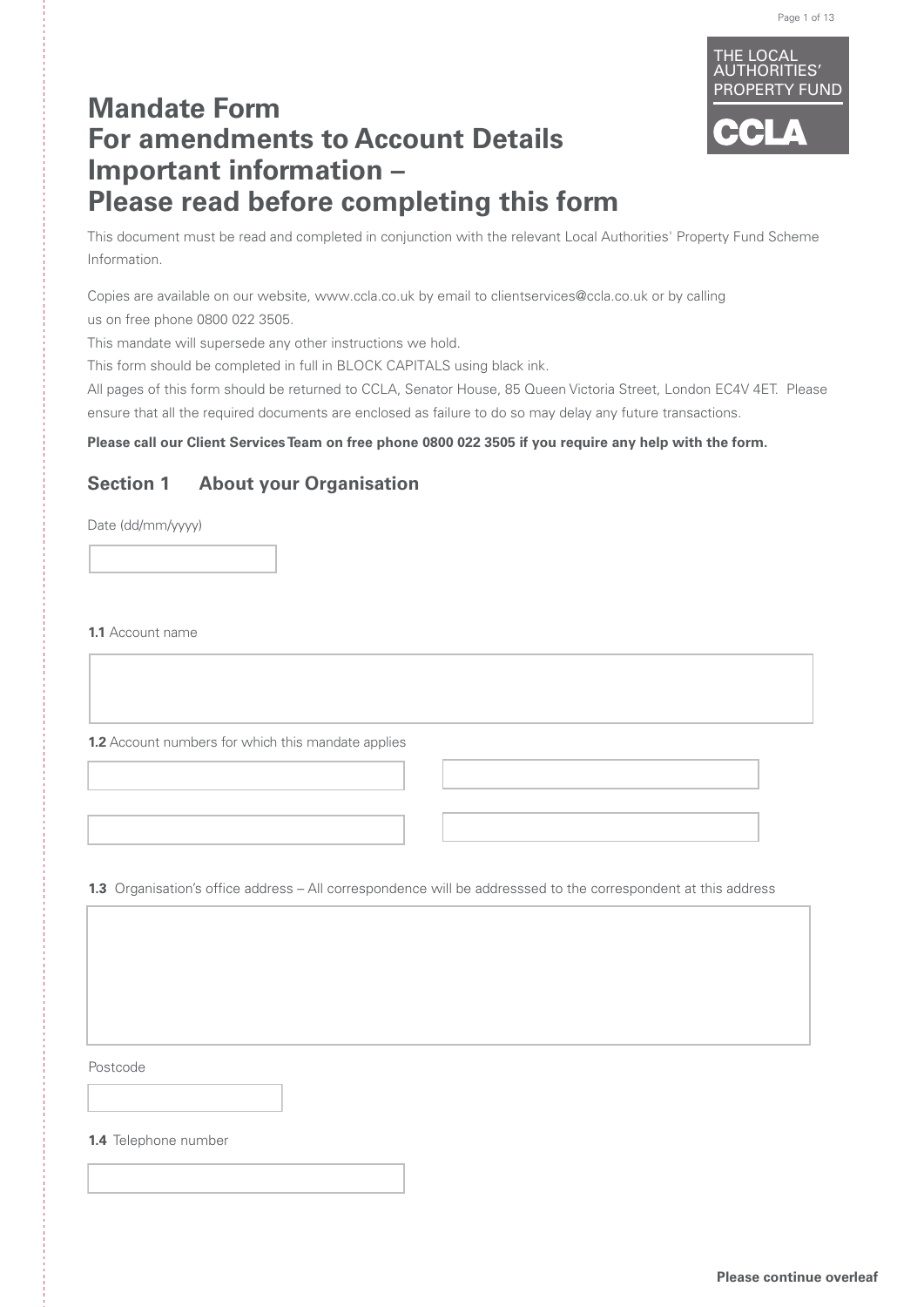### **Section 2 Directors' (or equivalent) Authorisation**

This section must be read, completed and signed by a minimum of two and up to four directors (or equivalent) of The Local Authority who have control and management over its affairs.

### **Data Protection Act 1998**

CCLA may collect and process personal data about you in accordance with the Data Protection Act 1998. You agree that CCLA may process your personal data to: (i) confirm your identity and carry out background checks; (ii) provide its services to you; (iii) follow up with you after you request information about its services; (iv) comply with all applicable laws and to fulfil its regulatory obligations; (v) prevent and detect abuse of its services; and (vi) as otherwise agreed by you.

CCLA may keep records of all business transactions for at least five years. You have a right to inspect copies of contract notes and entries in CCLA's books or computerised records relating to your personal data and transactions (subject to payment of an administration fee). CCLA will treat all clients' records as confidential and so reserve the right to provide copies of your particular record, rather than allow access to files which may contain information about other clients.

CCLA may use your personal data to contact you by post, e-mail or telephone to bring to your attention additional products or services which may be of interest to you. You may inform CCLA at any time if you do not want to receive such communications.

Please see the Scheme Information for further details of CCLA's Data Protection Policy and full details of CCLA's Data Protection Policy are available on request.

### **Anti-money laundering**

We may need to ask you for documentation to assist us in verifying your identity. We must verify your identity in accordance with regulatory requirements. We normally do this using electronic means but occasionally we have to ask for extra documents from you to complete this process.

#### **Suitability and Appropriateness**

Please note that we will not assess the suitability or appropriateness of transactions for you or services provided to you and you will not benefit from the protection of the regulatory requirements on assessing suitability and appropriateness. You should consult an intermediary if you require investment advice.

#### **Client Classification**

CCLA is required to apply to all its clients a classification so that they receive an appropriate level of investor protection. As per the FCA rules, CCLA will categorise you as a Retail Client giving you the highest level of protection available. However, as the Local Authorities' Property Fund is designed for Professional investors, to invest in the fund Local Authorities are required to either opt-up to Elective Professional Client status or provide evidence that a professional financial adviser has determined the Local Authorities' Property Fund is suitable for you notwithstanding being classified as a Retail Client.

Please note, there are certain protections that Retail Clients receive that may not be available to Professional Clients categorised as Retail Clients. In particular, they may not be able to refer complaints to the Financial Ombudsman Service and are not generally eligible complainants under the Financial Services Compensation Scheme.

### **FATCA**

The UK International Tax Compliance (United States of America) Regulations 2014 (the UK Regulations) came into force on 30 June 2014 and implement the "Agreement between the Government of the United Kingdom of Great Britain and Northern Ireland and the Government of the United States of America to Improve International Tax Compliance and to Implement FATCA" (commonly known as FATCA). Under UK Regulations, Financial Institutions must identify all reportable accounts and establish the tax residency of all account holders not just in respect of US persons. More background on how FATCA has been implemented in the UK can be found in HMRC's Guidance Notes at: https://www.gov.uk/government/publications/uk-us-automatic-exchange-of-informationagreement/

uk-us-automatic-exchange-of-information-agreement.

In order to comply with the UK Regulations, the Manager may be required to collect certain information about each Unitholder's tax residence(s), and determine whether it is obliged to submit certain account information to UK tax authorities, who may pass it on to other tax authorities.

Unitholders may also be asked to provide additional information to the Manager to enable the Fund to satisfy its obligations. Institutional Unitholders may be required to provide a Global Intermediary Identifications Number (GIIN). Failure to provide requested information may subject a Unitholder to liability for any resulting US withholding taxes, US tax information reporting and/or mandatory redemption, transfer or other termination of the Unitholder's interest in its Units. The GIIN for the Fund is available on request.

By signing the application form to subscribe for Units, each Unitholder agrees and acknowledges that, in certain circumstances, the Manager will be obliged to share this information with UK tax authorities, who may pass it on to other tax authorities. Unitholders are encouraged to consult with their own tax advisors regarding the possible implications of FATCA on their interest in the Fund.

#### **Declaration**

On behalf of the Local Authority we agree to be bound by the terms and conditions of the Trust Dead as amended, by the Scheme and the Scheme Information constituting the Local Authorities' Property Fund.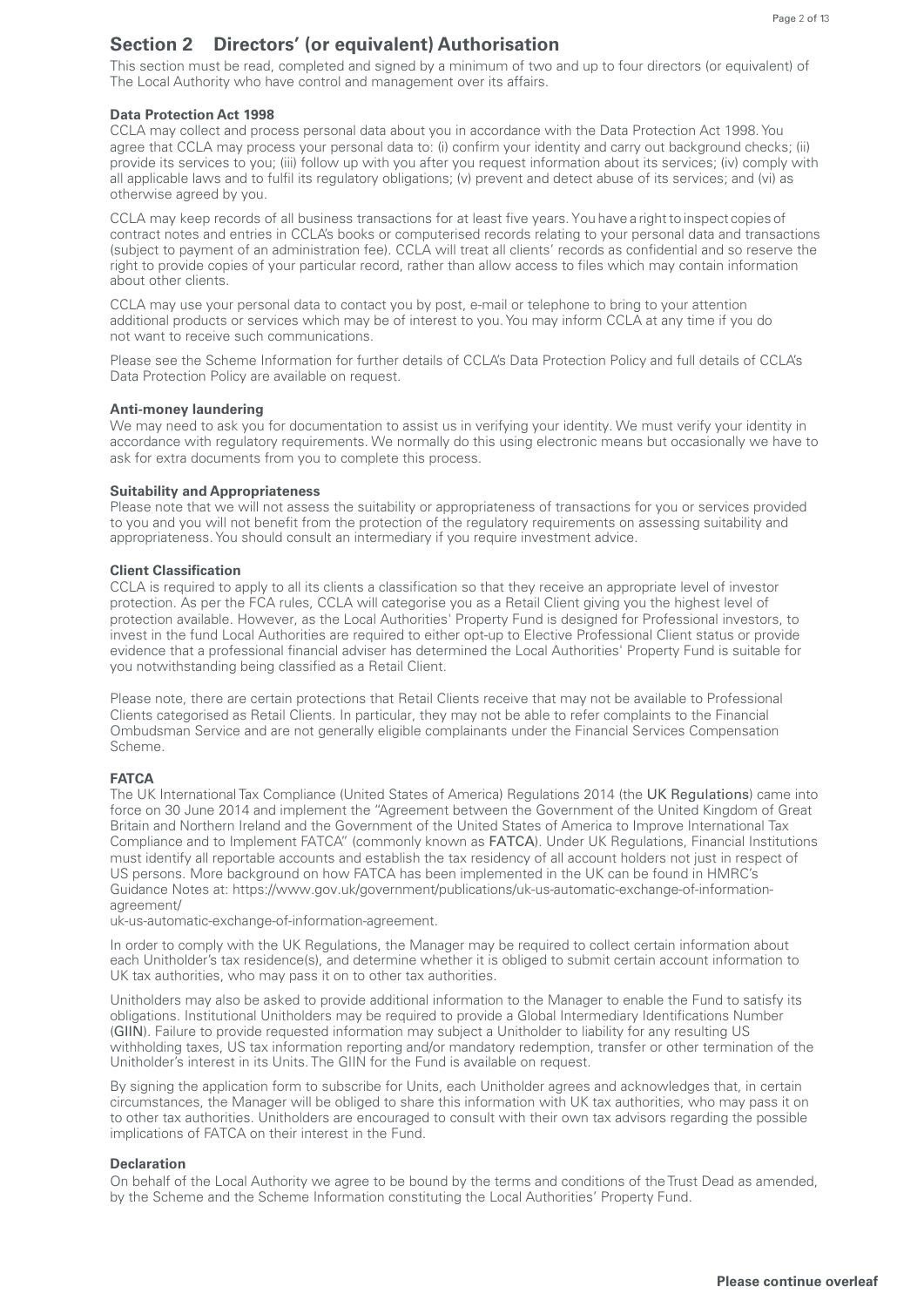#### Page 3 of 13

#### **We confirm that:**

- The units to which this mandate relates are and will at all times be on behalf of the investing organisation;
- We have read and understood the contents of the Local Authorities' Property Fund's Scheme Information;
- The investing organisation is tax exempt as it is a Local Authority in England, Wales, Scotland or Northern Ireland which is entitled to receive distributions from the Fund gross of tax;
- The investing organisation is eligible to invest in the Local Authorities' Property Fund as outlined under the Scheme Information;
- The persons signing below are duly authorised to sign on behalf of the investing organisation;
- The investing organisation is tax exempt for reasons other than non-UK residence;
- We shall inform CCLA of any subsequent change in the tax exempt status of the investing organisation and we agree to indemnify the Local Authorities' Property Fund, as set out in the Scheme Information, against all losses suffered by the Local Authorities' Property Fund as a consequence of our ineligibility to invest in the Local Authorities' Property Fund;
- The correspondent and authorised signatories for this account are known to us:
- We shall notify CCLA of any subsequent changes of directors (or equivalent), correspondent and/or authorised signatories;

Please tick to confirm

### **We authorise you to:**

- Conduct the account(s) as instructed in this mandate form.
- Accept faxed instructions that purport to be properly issued in accordance with this application form. We indemnify you against any costs or loss arising from your acting on such instructions.

Accounts should be operated by any one, or any two, of the authorised signatories.



Any two of the authorised signatories  $\Box$  Any one of the authorised signatories

### **First Director (or equivalent)**

| Name                                           | Signature                                             |
|------------------------------------------------|-------------------------------------------------------|
|                                                |                                                       |
|                                                |                                                       |
|                                                |                                                       |
| Date (dd/mm/yyyy)                              |                                                       |
|                                                |                                                       |
|                                                | First Director needs to complete sections 2.1 to 2.4  |
| <b>Second Director (or equivalent)</b>         |                                                       |
| Name                                           | Signature                                             |
|                                                |                                                       |
|                                                |                                                       |
|                                                |                                                       |
| Date (dd/mm/yyyy)                              |                                                       |
|                                                |                                                       |
|                                                | Second Director needs to complete sections 2.5 to 2.8 |
|                                                |                                                       |
| <b>Third Director (or equivalent)</b><br>Name  | Signature                                             |
|                                                |                                                       |
|                                                |                                                       |
|                                                |                                                       |
| Date (dd/mm/yyyy)                              |                                                       |
|                                                |                                                       |
|                                                | Third Director needs to complete sections 2.9 to 2.12 |
|                                                |                                                       |
| <b>Fourth Director (or equivalent)</b><br>Name | Signature                                             |
|                                                |                                                       |
|                                                |                                                       |
|                                                |                                                       |
| Date (dd/mm/yyyy)                              |                                                       |
|                                                |                                                       |
|                                                |                                                       |

**Fourth Director needs to complete sections 2.13 to 2.16**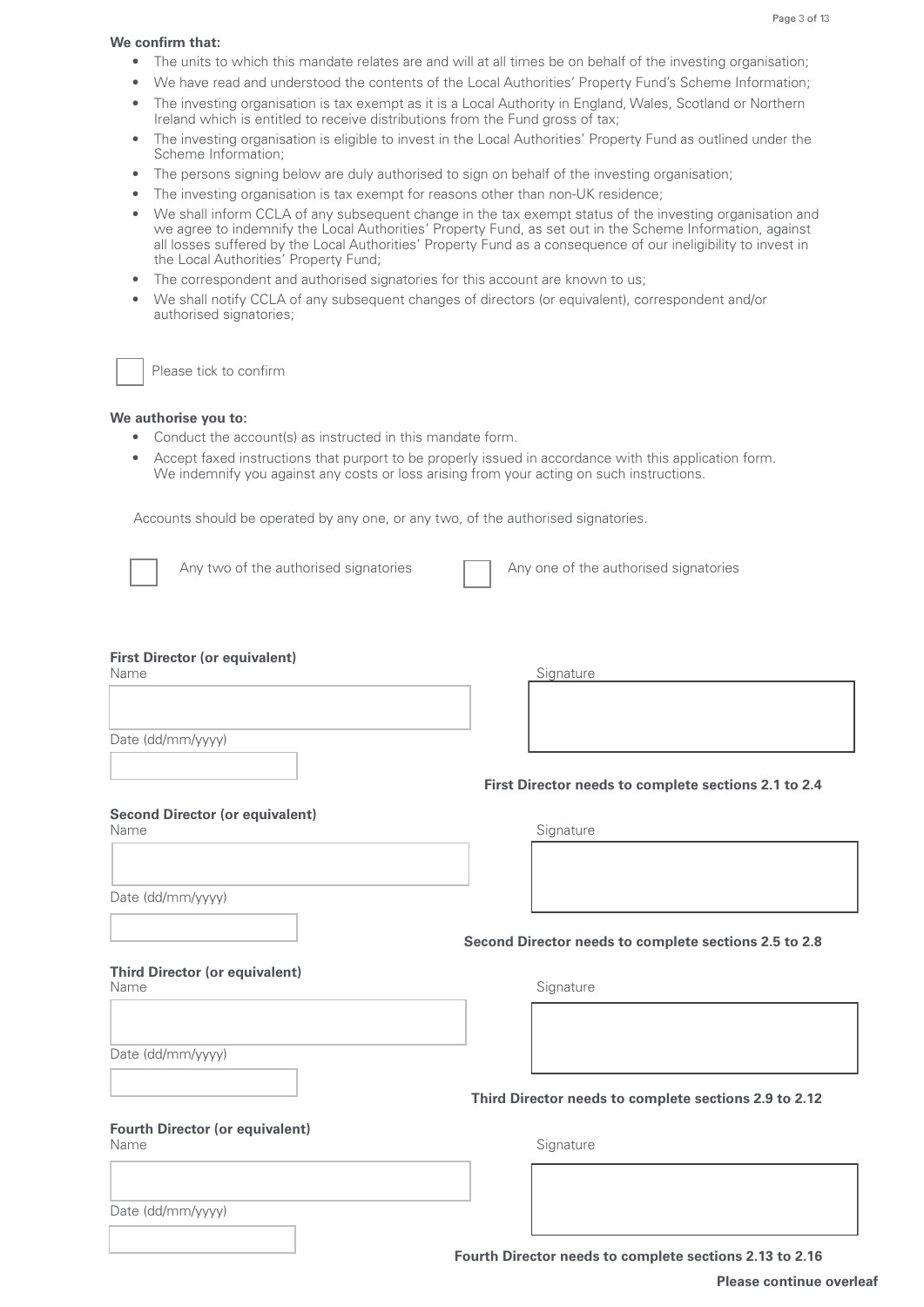# **First Director (or equivalent)**

| <b>THE PROPERTY OF COUPOIDING</b><br>2.1 Title                                                                                 |                                         |                            |
|--------------------------------------------------------------------------------------------------------------------------------|-----------------------------------------|----------------------------|
|                                                                                                                                |                                         |                            |
| Forename                                                                                                                       |                                         | Middle name                |
|                                                                                                                                |                                         |                            |
| Surname                                                                                                                        |                                         | Date of birth (dd/mm/yyyy) |
|                                                                                                                                |                                         |                            |
| Position                                                                                                                       |                                         |                            |
|                                                                                                                                |                                         |                            |
| Telephone number                                                                                                               |                                         |                            |
|                                                                                                                                |                                         |                            |
| Email address                                                                                                                  |                                         |                            |
|                                                                                                                                |                                         |                            |
|                                                                                                                                |                                         |                            |
| Home address                                                                                                                   |                                         |                            |
|                                                                                                                                |                                         |                            |
|                                                                                                                                |                                         |                            |
|                                                                                                                                |                                         |                            |
| Postcode                                                                                                                       | Date moved to this address (dd/mm/yyyy) |                            |
|                                                                                                                                |                                         |                            |
| If you have lived at this address for less than three years, please provide details of your previous address below             |                                         |                            |
|                                                                                                                                |                                         |                            |
|                                                                                                                                |                                         |                            |
|                                                                                                                                |                                         |                            |
| Postcode                                                                                                                       | Date moved to this address (dd/mm/yyyy) |                            |
|                                                                                                                                |                                         |                            |
| Signature                                                                                                                      |                                         |                            |
|                                                                                                                                |                                         |                            |
|                                                                                                                                |                                         |                            |
| I confirm that to the best of my knowledge all the above information that I have provided is correct at the<br>date of signing |                                         |                            |
| 2.2 Will you be the correspondent for this account? (correspondence will be sent to the address as stated in<br>section 1.3).  |                                         |                            |
| Yes                                                                                                                            | No                                      |                            |
| 2.3 Will you be an authorised signatory for this account?                                                                      |                                         |                            |
| Yes                                                                                                                            | No                                      |                            |

**2.4** If you do not want to receive information on CCLA's other products or services, please tick this box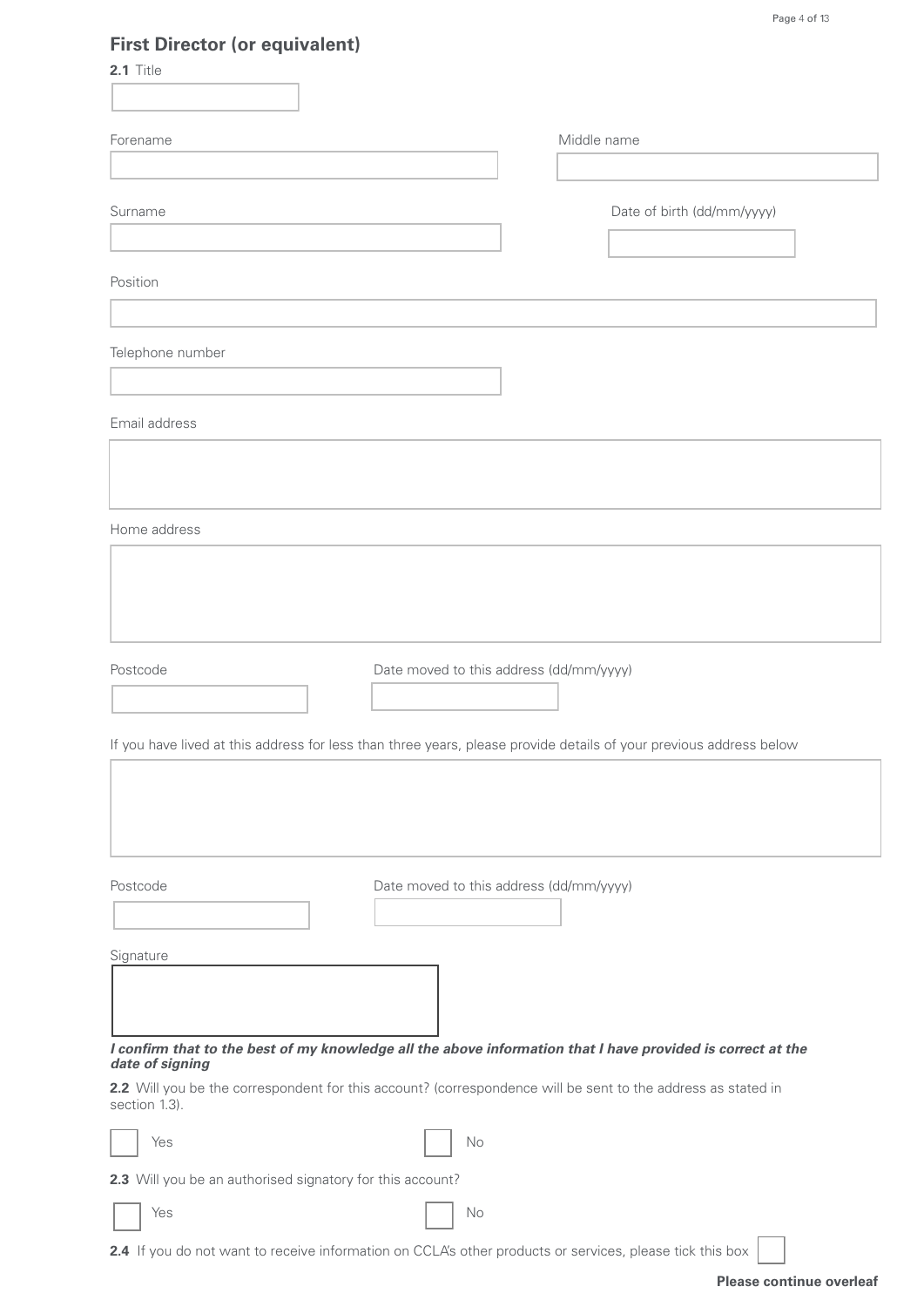# **Second Director (or equivalent)**

| Middle name<br>Forename<br>Surname<br>Date of birth (dd/mm/yyyy)<br>Position<br>Telephone number<br>Email address<br>Home address<br>Postcode<br>Date moved to this address (dd/mm/yyyy)<br>If you have lived at this address for less than three years, please provide details of your previous address below<br>Postcode<br>Date moved to this address (dd/mm/yyyy)<br>Signature<br>I confirm that to the best of my knowledge all the above information that I have provided is correct at the<br>date of signing<br>2.6 Will you be the correspondent for this account? (correspondence will be sent to the address as stated in<br>section 1.3).<br>Yes<br>No<br>2.7 Will you be an authorised signatory for this account? | 2.5 Title | occond Director (or equivalent) |  |  |
|---------------------------------------------------------------------------------------------------------------------------------------------------------------------------------------------------------------------------------------------------------------------------------------------------------------------------------------------------------------------------------------------------------------------------------------------------------------------------------------------------------------------------------------------------------------------------------------------------------------------------------------------------------------------------------------------------------------------------------|-----------|---------------------------------|--|--|
|                                                                                                                                                                                                                                                                                                                                                                                                                                                                                                                                                                                                                                                                                                                                 |           |                                 |  |  |
|                                                                                                                                                                                                                                                                                                                                                                                                                                                                                                                                                                                                                                                                                                                                 |           |                                 |  |  |
|                                                                                                                                                                                                                                                                                                                                                                                                                                                                                                                                                                                                                                                                                                                                 |           |                                 |  |  |
|                                                                                                                                                                                                                                                                                                                                                                                                                                                                                                                                                                                                                                                                                                                                 |           |                                 |  |  |
|                                                                                                                                                                                                                                                                                                                                                                                                                                                                                                                                                                                                                                                                                                                                 |           |                                 |  |  |
|                                                                                                                                                                                                                                                                                                                                                                                                                                                                                                                                                                                                                                                                                                                                 |           |                                 |  |  |
|                                                                                                                                                                                                                                                                                                                                                                                                                                                                                                                                                                                                                                                                                                                                 |           |                                 |  |  |
|                                                                                                                                                                                                                                                                                                                                                                                                                                                                                                                                                                                                                                                                                                                                 |           |                                 |  |  |
|                                                                                                                                                                                                                                                                                                                                                                                                                                                                                                                                                                                                                                                                                                                                 |           |                                 |  |  |
|                                                                                                                                                                                                                                                                                                                                                                                                                                                                                                                                                                                                                                                                                                                                 |           |                                 |  |  |
|                                                                                                                                                                                                                                                                                                                                                                                                                                                                                                                                                                                                                                                                                                                                 |           |                                 |  |  |
|                                                                                                                                                                                                                                                                                                                                                                                                                                                                                                                                                                                                                                                                                                                                 |           |                                 |  |  |
|                                                                                                                                                                                                                                                                                                                                                                                                                                                                                                                                                                                                                                                                                                                                 |           |                                 |  |  |
|                                                                                                                                                                                                                                                                                                                                                                                                                                                                                                                                                                                                                                                                                                                                 |           |                                 |  |  |
|                                                                                                                                                                                                                                                                                                                                                                                                                                                                                                                                                                                                                                                                                                                                 |           |                                 |  |  |
|                                                                                                                                                                                                                                                                                                                                                                                                                                                                                                                                                                                                                                                                                                                                 |           |                                 |  |  |
|                                                                                                                                                                                                                                                                                                                                                                                                                                                                                                                                                                                                                                                                                                                                 |           |                                 |  |  |
|                                                                                                                                                                                                                                                                                                                                                                                                                                                                                                                                                                                                                                                                                                                                 |           |                                 |  |  |
|                                                                                                                                                                                                                                                                                                                                                                                                                                                                                                                                                                                                                                                                                                                                 |           |                                 |  |  |
|                                                                                                                                                                                                                                                                                                                                                                                                                                                                                                                                                                                                                                                                                                                                 |           |                                 |  |  |
|                                                                                                                                                                                                                                                                                                                                                                                                                                                                                                                                                                                                                                                                                                                                 |           |                                 |  |  |
|                                                                                                                                                                                                                                                                                                                                                                                                                                                                                                                                                                                                                                                                                                                                 |           |                                 |  |  |
|                                                                                                                                                                                                                                                                                                                                                                                                                                                                                                                                                                                                                                                                                                                                 |           |                                 |  |  |
|                                                                                                                                                                                                                                                                                                                                                                                                                                                                                                                                                                                                                                                                                                                                 |           |                                 |  |  |
|                                                                                                                                                                                                                                                                                                                                                                                                                                                                                                                                                                                                                                                                                                                                 |           |                                 |  |  |
|                                                                                                                                                                                                                                                                                                                                                                                                                                                                                                                                                                                                                                                                                                                                 |           |                                 |  |  |
|                                                                                                                                                                                                                                                                                                                                                                                                                                                                                                                                                                                                                                                                                                                                 |           |                                 |  |  |
|                                                                                                                                                                                                                                                                                                                                                                                                                                                                                                                                                                                                                                                                                                                                 |           |                                 |  |  |
|                                                                                                                                                                                                                                                                                                                                                                                                                                                                                                                                                                                                                                                                                                                                 |           |                                 |  |  |
|                                                                                                                                                                                                                                                                                                                                                                                                                                                                                                                                                                                                                                                                                                                                 |           |                                 |  |  |
|                                                                                                                                                                                                                                                                                                                                                                                                                                                                                                                                                                                                                                                                                                                                 |           |                                 |  |  |
| Yes<br>$\rm No$                                                                                                                                                                                                                                                                                                                                                                                                                                                                                                                                                                                                                                                                                                                 |           |                                 |  |  |

**2.8** If you do not want to receive information on CCLA's other products or services, please tick this box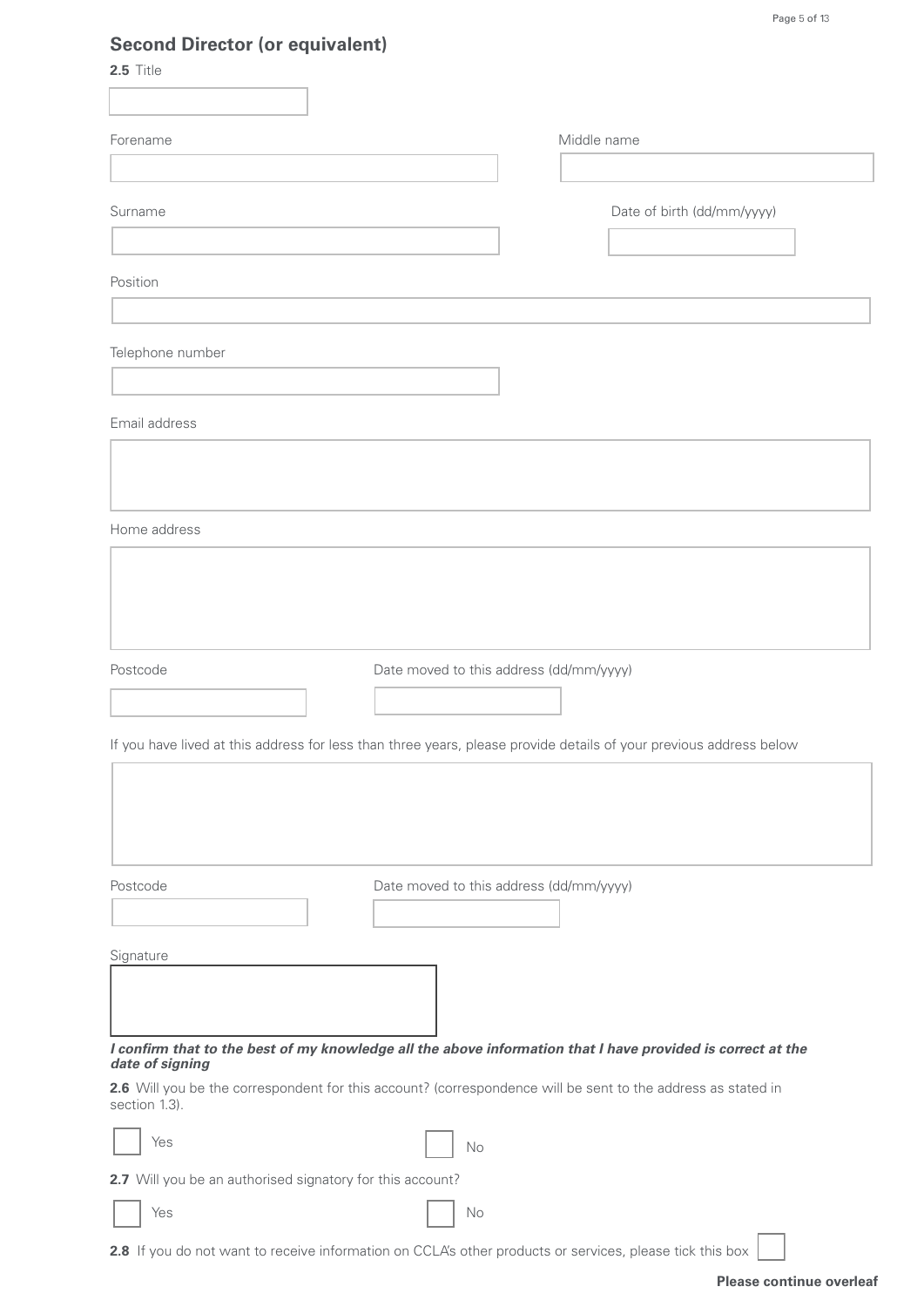# **Third Director (or equivalent)**

| 2.9 Title                                                                                                                      |                                         |
|--------------------------------------------------------------------------------------------------------------------------------|-----------------------------------------|
|                                                                                                                                |                                         |
| Forename                                                                                                                       | Middle name                             |
|                                                                                                                                |                                         |
| Surname                                                                                                                        | Date of birth (dd/mm/yyyy)              |
| Position                                                                                                                       |                                         |
| Telephone number                                                                                                               |                                         |
| Email address                                                                                                                  |                                         |
|                                                                                                                                |                                         |
| Home address                                                                                                                   |                                         |
|                                                                                                                                |                                         |
| Postcode                                                                                                                       | Date moved to this address (dd/mm/yyyy) |
| If you have lived at this address for less than three years, please provide details of your previous address below             |                                         |
|                                                                                                                                |                                         |
| Postcode                                                                                                                       | Date moved to this address (dd/mm/yyyy) |
| Signature                                                                                                                      |                                         |
| I confirm that to the best of my knowledge all the above information that I have provided is correct at the<br>date of signing |                                         |
| 2.10 Will you be the correspondent for this account? (correspondence will be sent to the address as stated in<br>section 1.3). |                                         |
| Yes<br>No                                                                                                                      |                                         |
| 2.11 Will you be an authorised signatory for this account?                                                                     |                                         |
| Yes<br>No                                                                                                                      |                                         |

**2.12** If you do not want to receive information on CCLA's other products or services, please tick this box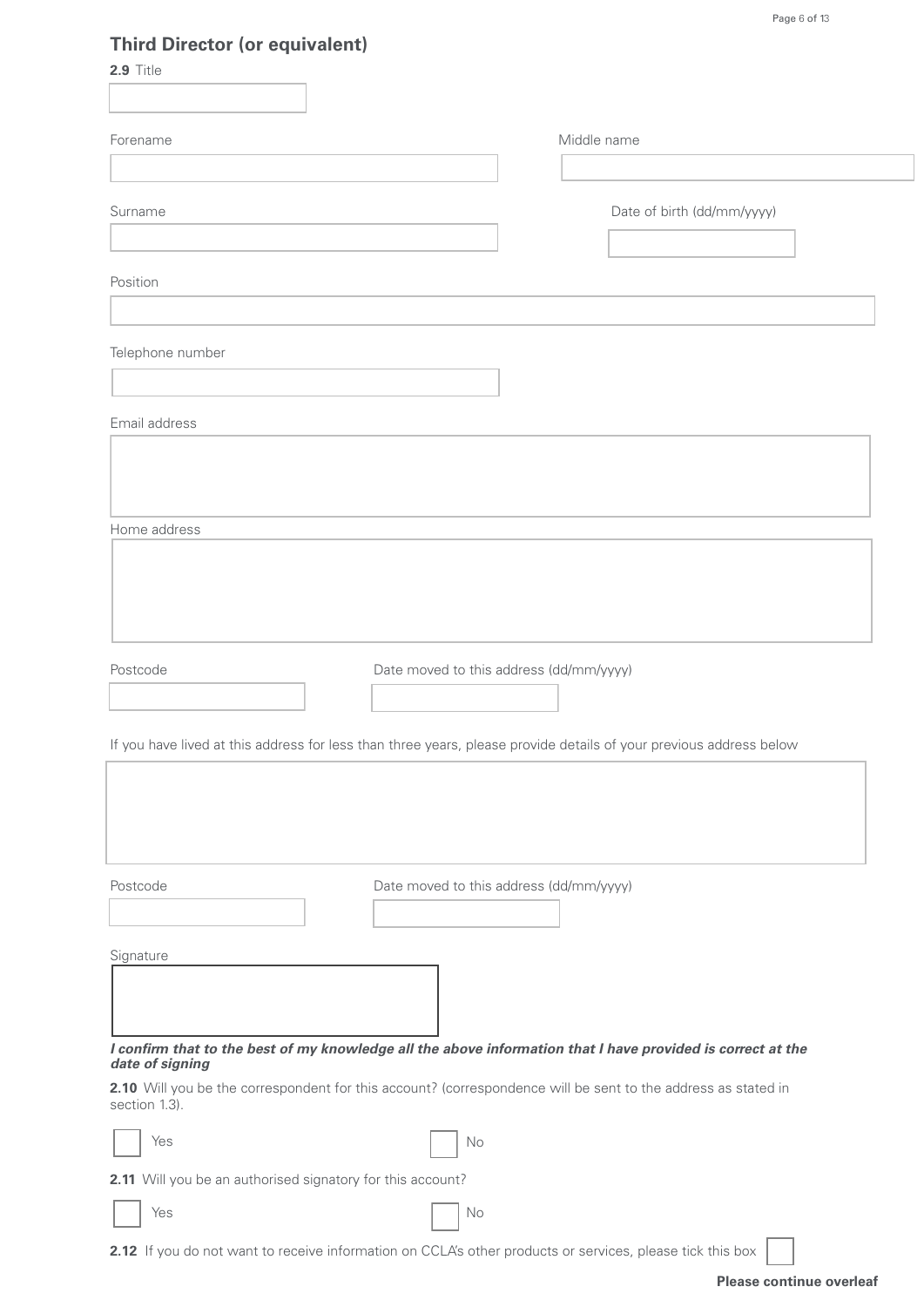# **Fourth Director (or equivalent)**

|--|--|--|--|

| Forename                                                   |                                         | Middle name                                                                                                        |
|------------------------------------------------------------|-----------------------------------------|--------------------------------------------------------------------------------------------------------------------|
|                                                            |                                         |                                                                                                                    |
| Surname                                                    |                                         | Date of birth (dd/mm/yyyy)                                                                                         |
|                                                            |                                         |                                                                                                                    |
| Position                                                   |                                         |                                                                                                                    |
|                                                            |                                         |                                                                                                                    |
| Telephone number                                           |                                         |                                                                                                                    |
|                                                            |                                         |                                                                                                                    |
| Email address                                              |                                         |                                                                                                                    |
|                                                            |                                         |                                                                                                                    |
|                                                            |                                         |                                                                                                                    |
| Home address                                               |                                         |                                                                                                                    |
|                                                            |                                         |                                                                                                                    |
|                                                            |                                         |                                                                                                                    |
|                                                            |                                         |                                                                                                                    |
| Postcode                                                   | Date moved to this address (dd/mm/yyyy) |                                                                                                                    |
|                                                            |                                         |                                                                                                                    |
|                                                            |                                         | If you have lived at this address for less than three years, please provide details of your previous address below |
|                                                            |                                         |                                                                                                                    |
|                                                            |                                         |                                                                                                                    |
|                                                            |                                         |                                                                                                                    |
| Postcode                                                   | Date moved to this address (dd/mm/yyyy) |                                                                                                                    |
|                                                            |                                         |                                                                                                                    |
| Signature                                                  |                                         |                                                                                                                    |
|                                                            |                                         |                                                                                                                    |
|                                                            |                                         | I confirm that to the best of my knowledge all the above information that I have provided is correct at the        |
| date of signing                                            |                                         |                                                                                                                    |
| section 1.3).                                              |                                         | 2.14 Will you be the correspondent for this account? (correspondence will be sent to the address as stated in      |
| Yes                                                        | No                                      |                                                                                                                    |
| 2.15 Will you be an authorised signatory for this account? |                                         |                                                                                                                    |
| Yes                                                        | No                                      |                                                                                                                    |

**2.16** If you do not want to receive information on CCLA's other products and services, please tick this box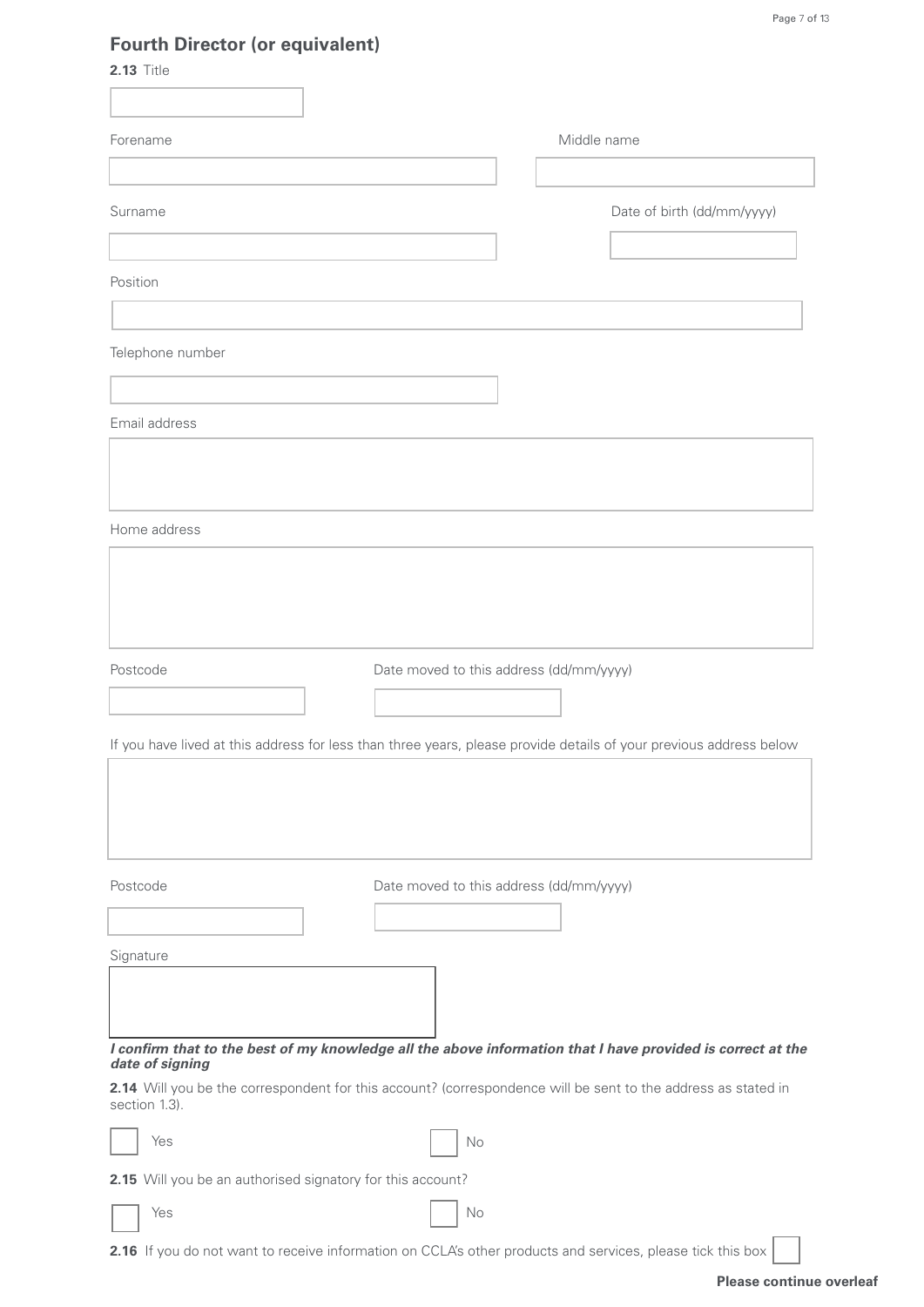# **Section 3 Correspondent details for this account**

(To whom all correspondence will be sent. All correspondence will be sent to the address stated in Section 1.3)

### **If no correspondent has been selected in Section 2, please complete this section.**

| 3.1 Title                                                   | Forename                                                                                                    |
|-------------------------------------------------------------|-------------------------------------------------------------------------------------------------------------|
|                                                             |                                                                                                             |
| Middle name                                                 | Surname                                                                                                     |
| Position                                                    |                                                                                                             |
| Telephone number                                            |                                                                                                             |
|                                                             |                                                                                                             |
| Email address                                               |                                                                                                             |
|                                                             |                                                                                                             |
| Signature                                                   |                                                                                                             |
|                                                             |                                                                                                             |
| date of signing                                             | I confirm that to the best of my knowledge all the above information that I have provided is correct at the |
| 3.2 Will the correspondent also be an authorised signatory? |                                                                                                             |
| Yes                                                         | No                                                                                                          |
|                                                             | 3.3 If you do not want to receive information on CCLA's other products and services, please tick this box   |
|                                                             | Do you require any additional signatories to operate this account that are not listed in Section 2 or 3?    |
| Yes - please go to Section 4                                | No                                                                                                          |
|                                                             | (The correspondent does not need to complete Section 4, if yes has been ticked in 3.2)                      |
|                                                             |                                                                                                             |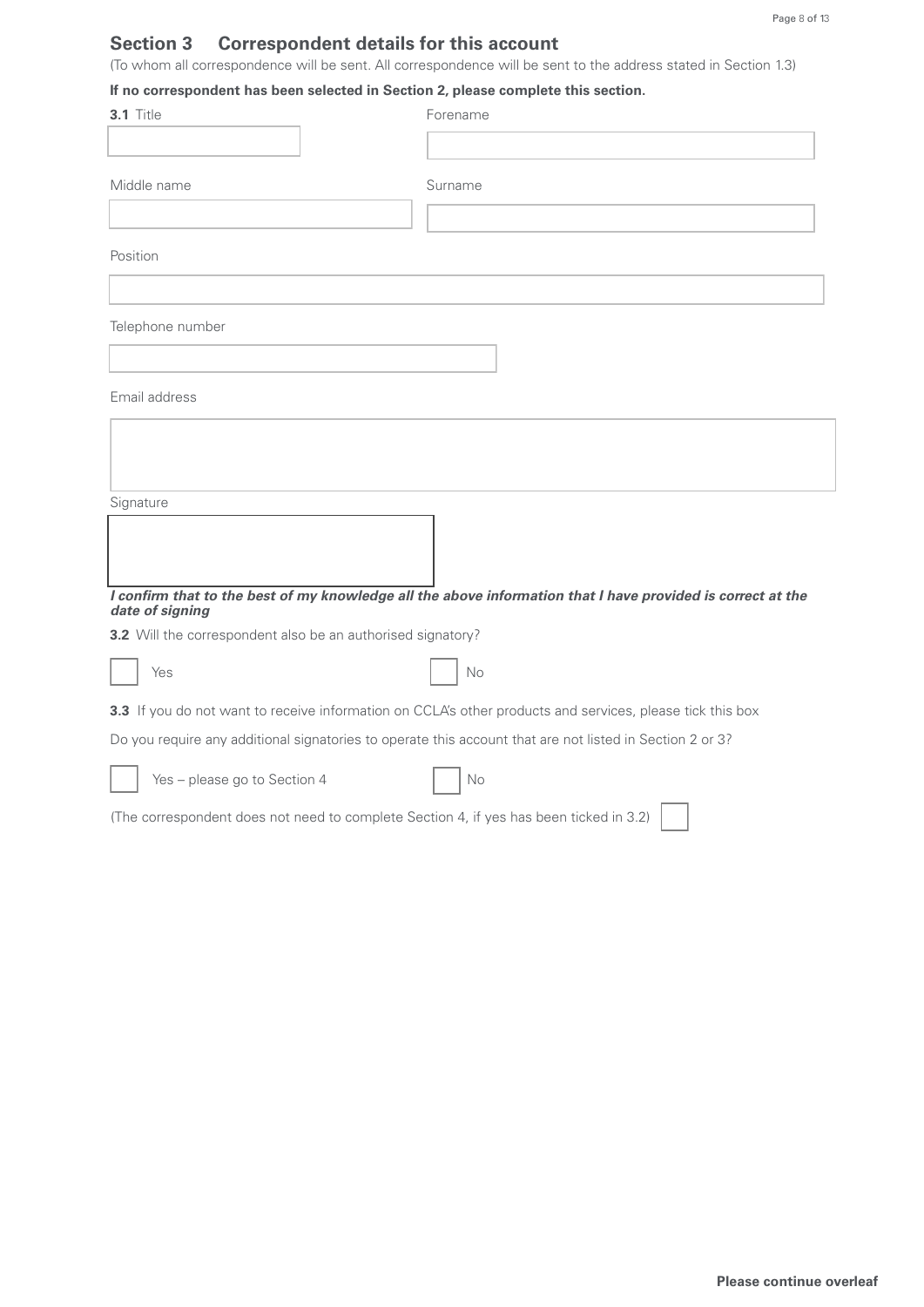# **Section 4 Other Signatories that are authorised to operate the account**

**4.1** Other Signatory that is authorised to operate this account

| Title                                                          | Forename                                                                                                    |
|----------------------------------------------------------------|-------------------------------------------------------------------------------------------------------------|
|                                                                |                                                                                                             |
| Middle name                                                    | Surname                                                                                                     |
|                                                                |                                                                                                             |
| Position                                                       |                                                                                                             |
|                                                                |                                                                                                             |
| Telephone number                                               |                                                                                                             |
|                                                                |                                                                                                             |
| Email address                                                  |                                                                                                             |
|                                                                |                                                                                                             |
|                                                                |                                                                                                             |
| Signature                                                      |                                                                                                             |
|                                                                |                                                                                                             |
|                                                                |                                                                                                             |
| date of signing                                                | I confirm that to the best of my knowledge all the above information that I have provided is correct at the |
|                                                                | 4.2 If you do not want to receive information on CCLA's other products and services, please tick this box   |
| 4.3 Other Signatory that is authorised to operate this account |                                                                                                             |
| Title                                                          | Forename                                                                                                    |
|                                                                |                                                                                                             |
| Middle name                                                    | Surname                                                                                                     |
|                                                                |                                                                                                             |
| Position                                                       |                                                                                                             |
|                                                                |                                                                                                             |
| Telephone number                                               |                                                                                                             |
|                                                                |                                                                                                             |
| Email address                                                  |                                                                                                             |
|                                                                |                                                                                                             |
|                                                                |                                                                                                             |
| Signature                                                      |                                                                                                             |
|                                                                |                                                                                                             |
|                                                                |                                                                                                             |
|                                                                |                                                                                                             |

### *I confirm that to the best of my knowledge all the above information that I have provided is correct at the date of signing*

**4.4** If you do not want to receive information on CCLA's other products and services, please tick this box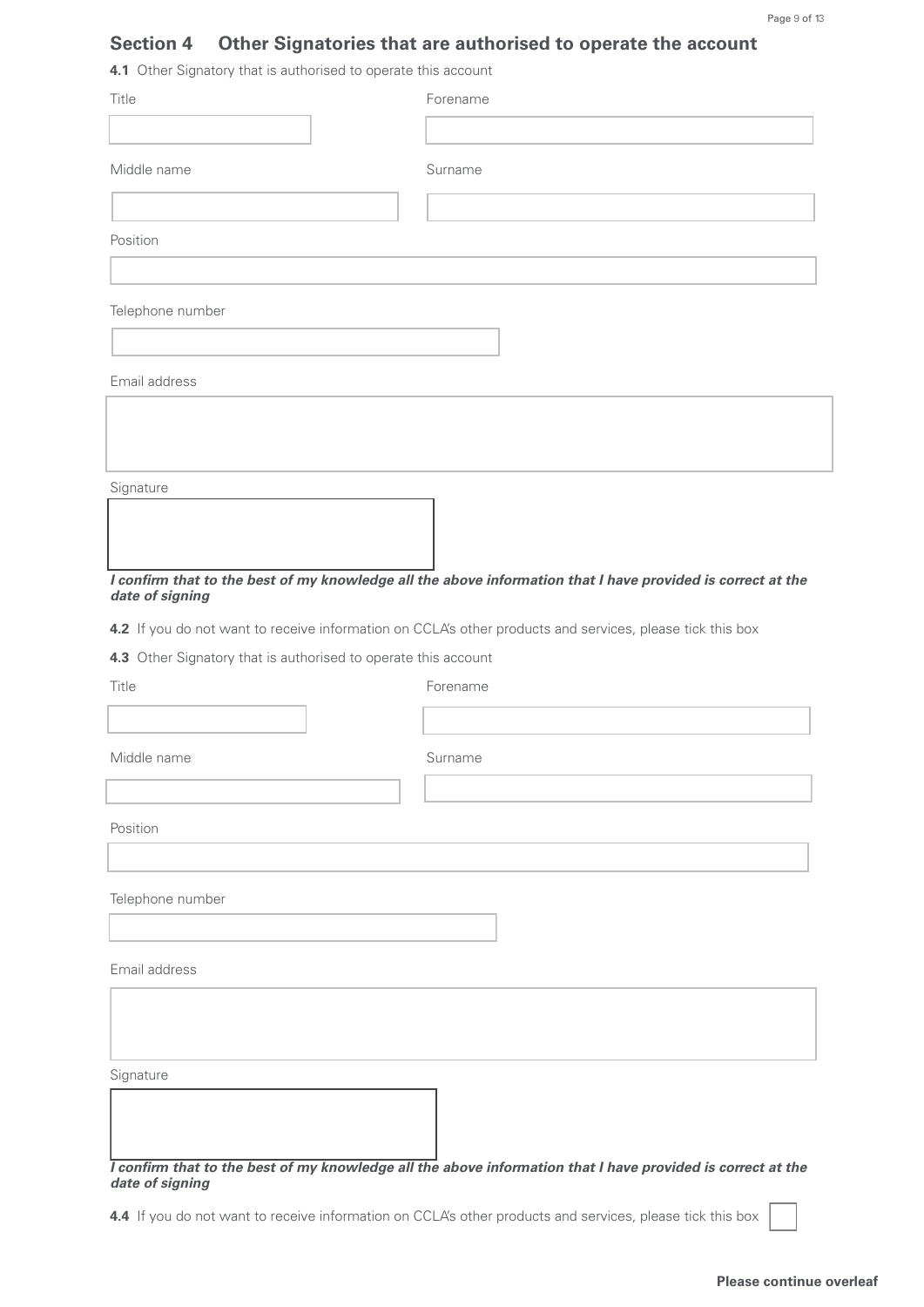### **Section 5**

### **Nominated bank details**

**5.1** Do you wish to change your nominated bank account for **income and withdrawal payment** instructions?

| Please go to 5.2<br>Yes                    | $\rm No$       |
|--------------------------------------------|----------------|
| $5.2\,$                                    |                |
| Bank/Building society name                 |                |
|                                            |                |
|                                            |                |
| <b>Branch Title</b>                        |                |
|                                            |                |
| Account name                               |                |
|                                            |                |
| Sort code                                  | Account number |
|                                            |                |
| Building society reference (if applicable) |                |
|                                            |                |

**Important: Payments may only be made to a bank account in the organisation's name. Please attach a certified copy of a bank statement confirming these details. See section 7 for further information. Subscription payments must originate from the nominated bank account.**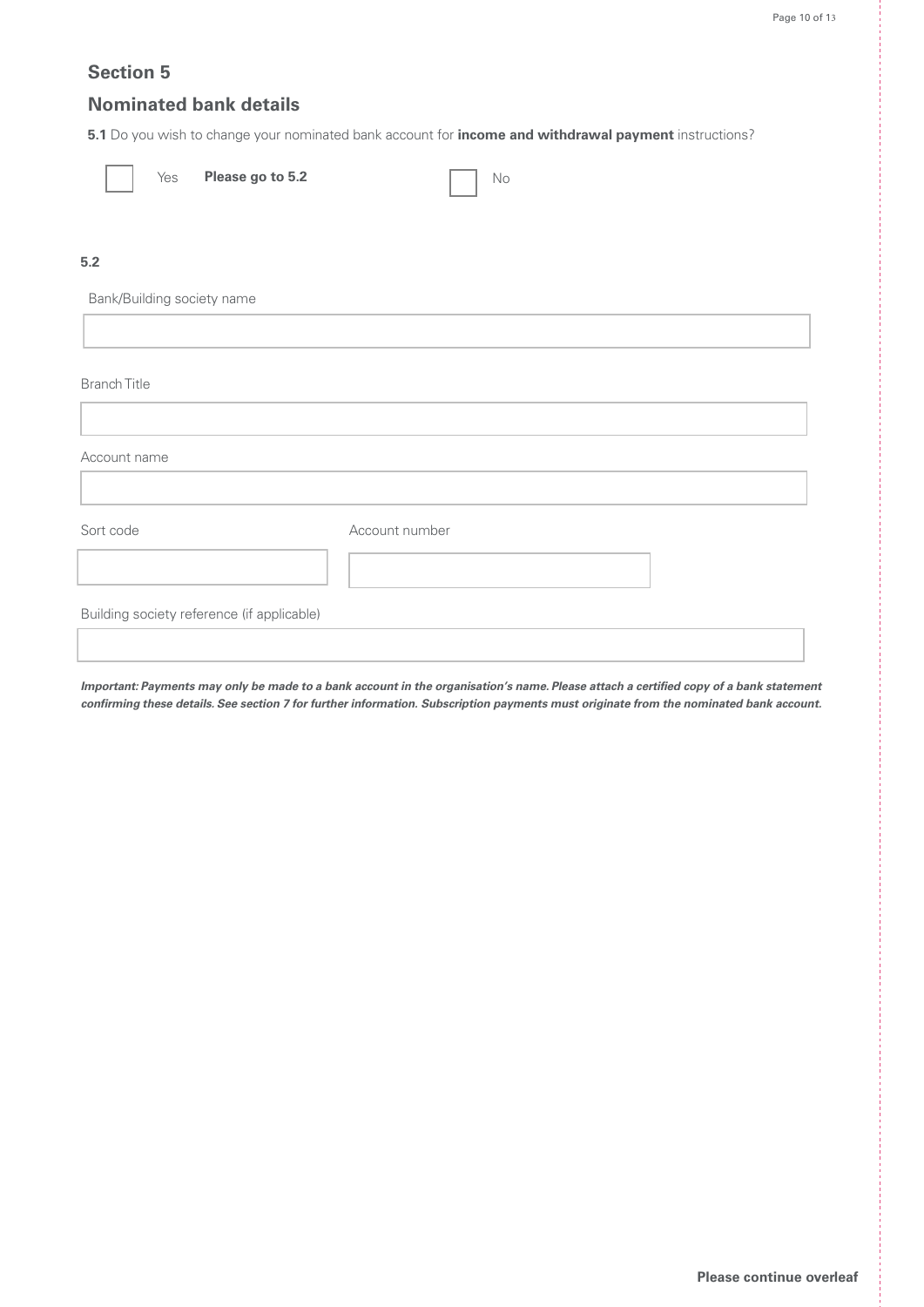Instructions on a CCLA form, sent by e-mail to us as a PDF, and signed in accordance with the account mandate, can be accepted if we have the relevant email instructions authority.

Please complete this form if you would like us to accept instructions by email and return a PDF copy to CCLA by email to correspondence@ccla.co.uk. We cannot accept any email instructions until we have received the PDF copy of this form.

**Important Information:** A PDF version of a CCLA form attached to your email is your instruction to us and should be sent to correspondence@ccla.co.uk Do not send the original documentation in the post and do not resend the email and/or the attachment as your instruction may be processed again. This mailbox will automatically upload the PDF for processing so any additional information contained in the body of the email will not be seen. If you have any additional information about the instruction please send your email and PDF to clientservices@ccla.co.uk

### **Authority to accept email instructions**

Client name

Client number(s)

In consideration of CCLA agreeing to accept from us, notwithstanding the terms of the relevant mandate, from time to time instructions purporting to come from us in the form of email instructions in relation to our account(s), we confirm and accept that CCLA does not accept responsibility for, and we will not seek to hold CCLA liable for any actions, proceedings, claims, losses, damage, costs and expenses that may be suffered or incurred as a result of CCLA accepting, or acting upon, instructions that CCLA reasonably believes have come from us, or have been given on our behalf. We accept responsibility for any losses or costs that might be incurred as a result of the cancellation of any purchase or sale of units carried out as a result of CCLA accepting, or acting upon, instructions that CCLA reasonably believes have come from us or have been given on our behalf.

### **Authorisation**

| Signature                | Print name        |
|--------------------------|-------------------|
|                          |                   |
|                          |                   |
| Daytime telephone number |                   |
|                          |                   |
| Signature                | Print name        |
|                          |                   |
|                          |                   |
|                          |                   |
|                          | Date (dd/mm/yyyy) |

Daytime telephone number

Date (dd/mm/yyyy)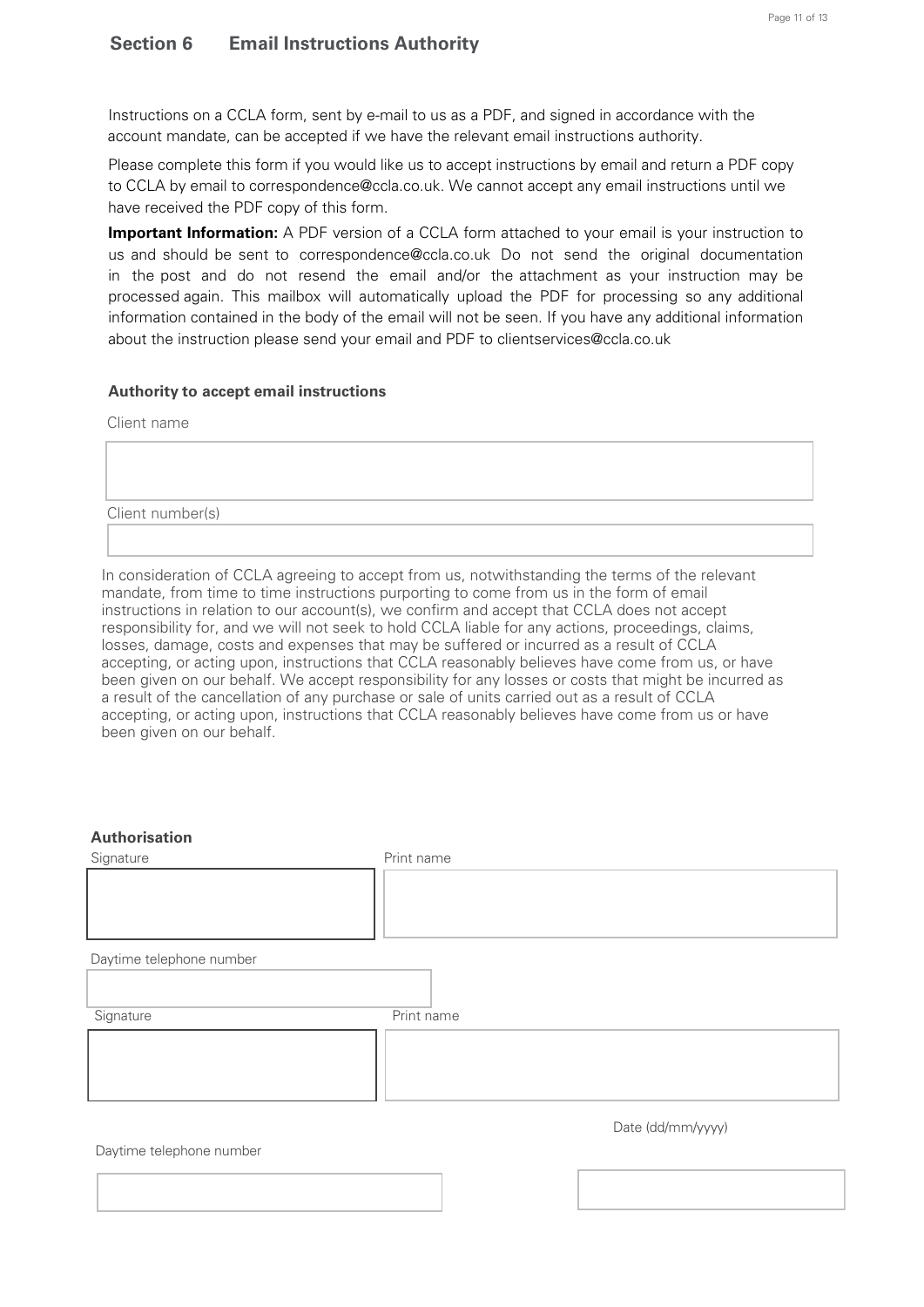### **Section 7**

### **Please tick to confirm all of the documents are enclosed:**



Bank statement confirming account details in Section 5.

#### **Bank statement requirement**

Please send a certified copy of a bank statement confirming bank details. The certification must be carried out by one of the following:

- Representative of an FCA or EU equivalent regulated firm (e.g. bank manager)
- Solicitor / Accountant / Notary or Church Minister
- Director of a VAT registered Charity or Officer of the British Armed Forces or Government Department official
- Official of an overseas Embassy, Consulate or High Commission
- Any CCLA Investment Management Limited employee

The professional should be a different person to the one named on the document and should sign, print their name and provide their full address and profession

A copy of your governing document or other evidence (such as minutes or signatory list) confirming those named in Section 2 are authorised to act on behalf of your organisation.

For the directors who have authorised this application form who reside outside of the United Kingdom, please attach the following evidence so we may verify your identity:

Certified copy of passport photo page or certified copy of driving licence and

Certified copy of utility bill (not more than three months old)

 Certification must be carried out by a representative of an FCA or EU equivalent regulated firm, a solicitor, notary or accountant. A church minister, a director of a VAT registered charity, an officer of the armed forces, government department official of an overseas embassy, consulate or high commission.

The certification must include the words "**Certified to be a true copy of the original seen by me**". The professional should be a different person to the one named in the application form and should sign, print their name and provide their full address and profession, all in block capitals and in English.

**Before returning this form please ensure all of the above documents are enclosed. Failure to do so will delay your application.**